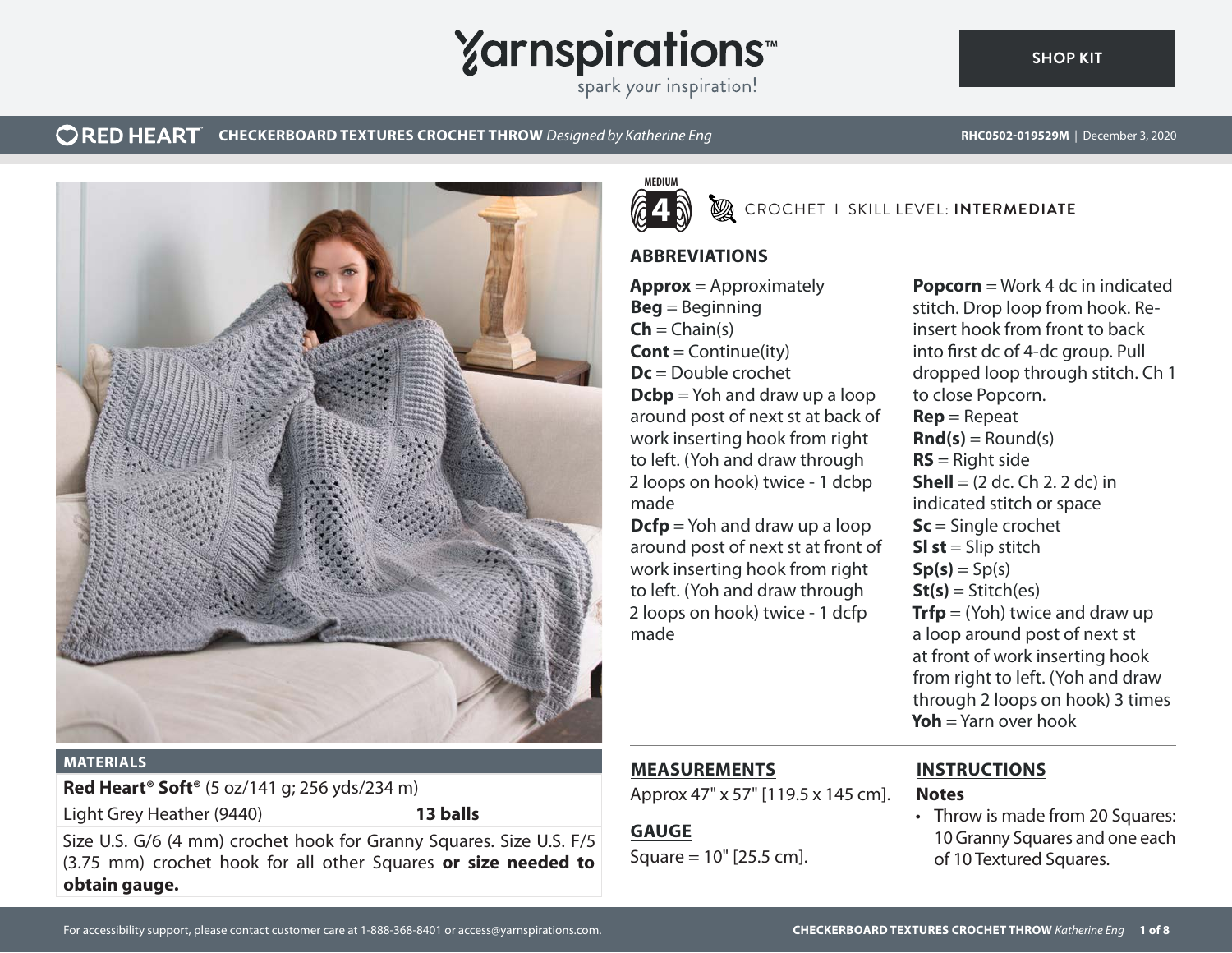**Yarnspirations** 

#### **ORED HEART CHECKERBOARD TEXTURES CROCHET THROW** *Designed by Katherine Eng* **RHC0502-019529M** | December 3, 2020

- Each Granny Square is worked in joined and turned rnds.
- When instructed to work around a st "2 rows/rnds below" work around the st in the row/rnd numbered 2 less than the row/ rnd you are currently working. For example, if you are working 4th row, a st "2 rows below" is in 2nd row.
- Ch 3 at beg of row/rnd counts as dc.

### **GRANNY SQUARE** (make 10) SKILL LEVEL: **EASY**

**Gauge:** 1st to 3rd rnds  $= 3\frac{3}{4}$ " [9.5 cm] with larger hook.



With larger hook, ch 4. Join with sl st in first ch to form a ring. **1st rnd:** (RS). Ch 3. 2 dc in ring. (Ch 2. 3 dc in ring) 3 times. Ch 2. Join with sl st in top of ch-3. **Turn**. 12 dc (4 3-dc groups) and 4 corner ch-2 sps.

**2nd rnd:** (WS). Ch 3. (2 dc. Ch 2. 3 dc) in first corner ch-2 sp. [Ch 1. (3 dc. Ch 2. 3 dc) in next corner ch-2 sp) 3 times. Ch 1. Join with sl st in top of ch-3. Turn. 24 dc (8 3-dc groups), 4 ch-1 sps, and 4 corner ch-2 sps. **3rd rnd:** Ch 3. 2 dc in first ch-1 sp. Ch 1. (3 dc. Ch 2. 3 dc) in next corner ch-2 sp. \*Ch 1. 3 dc in next ch-1 sp. Ch 1. (3 dc. Ch 2. 3 dc) in next corner ch-2 sp. Rep from \* twice more. Ch 1. Join with sl st in top of ch-3. **Turn**. 36 dc (12 3-dc groups), 8 ch-1 sps, and 4 corner ch-2 sps.

**4th rnd:** Ch 3. 2 dc in first ch-1 sp. Ch 1. (3 dc. Ch 2. 3 dc) in next corner ch-2 sp. \*(Ch 1. 3 dc in next ch-1 sp) twice. Ch 1. (3 dc. Ch 2. 3 dc) in next corner ch-2 sp. Rep from \* twice more. Ch 1. 3 dc in last ch-1 sp. Ch 1. Join with sl st in top of ch-3. **Turn**. 48 dc (16 3-dc groups), 12 ch-1 sps, and 4 corner ch-2 sps.

**5th rnd:** Ch 3. 2 dc in first ch-1 sp. Ch 1. 3 dc in next ch-1 sp. Ch 1. (3 dc. Ch 2. 3 dc) in next corner ch-2 sp. \*(Ch 1. 3 dc in next ch-1 sp) 3 times. Ch 1. (3 dc. Ch 2. 3 dc) in next corner ch-2 sp. Rep from \* twice more. Ch 1. 3 dc in last ch-1 sp. Ch 1. Join with sl st in top of ch-3. **Turn**. 60 dc (20 3-dc groups), 16 ch-1 sps, and 4 corner ch-2 sps.

**6th rnd:** Ch 3. 2 dc in first ch-1 sp. Ch 1. 3 dc in next ch-1 sp. Ch 1. (3 dc. Ch 2. 3 dc) in next corner ch-2 sp. \*(Ch 1. 3 dc in next ch-1 sp) 4 times. Ch 1. (3 dc. Ch 2. 3 dc) in next corner ch-2 sp. Rep from \* twice more. (Ch 1. 3 dc in next ch-1 sp) twice. Ch 1. Join with sl st in top of ch-3. **Turn**. 72 dc (24 3-dc groups), 20 ch-1 sps, and 4 corner ch-2 sps. **7th rnd:** Ch 3. 2 dc in first ch-1 sp. (Ch 1. 3 dc in next ch-1 sp) twice. Ch 1. (3 dc. Ch 2. 3 dc) in next corner ch-2 sp. \*(Ch 1. 3 dc in next **TEXTURED SQUARE #1**  ch-1 sp) 5 times. Ch 1. (3 dc. Ch 2. 3 dc) in next corner ch-2 sp. Rep from \* twice more. (Ch 1. 3 dc in next ch-1 sp) twice. Ch 1. Join with sl st in top of ch-3. **Turn**. 84 dc (28 3-dc groups), 24 ch-1 sps, and 4 corner ch-2 sps.

**8th rnd:** Ch 3. 2 dc in first ch-1 sp. (Ch 1. 3 dc in next ch-1 sp) twice. Ch 1. (3 dc. Ch 2. 3 dc) in next corner ch-2 sp. \*(Ch 1. 3 dc in next ch-1 sp) 6 times. Ch 1. (3 dc. Ch 2. 3 dc) in next corner ch-2 sp. Rep from \* twice more. (Ch 1. 3 dc in next ch-1 sp) 3 times. Ch 1. Join with sl st in top of ch-3. **Turn**. 96 dc (32 3-dc groups), 28 ch-1 sps, and 4 corner ch-2 sps.

**9th rnd:** (RS). Ch 3. 1 dc in each ch-1 sp and dc around, working (1 dc. Ch 2. 1 dc) in each corner ch-2 sp. Join with sl st in top of ch-3. **Do not** turn. 132 dc (33 dc across each edge) and 4 corner ch-2 sps. **10th rnd:** (RS). Ch 1. 1 sc in each dc around working (1 sc. Ch 3. 1 sc) in each corner ch-2 sp. Join with sl st in first sc. 140 sc (35 sc across each side edge) and 4 corner ch-3 sps. Fasten off.

# **CROSS-STITCHED**  SKILL LEVEL: **EASY Gauge:** 1st to 7th rows = 3" [7.5 cm] with smaller hook.



With smaller hook, ch 36 loosely. **1st row:** (WS). *Working in back loop of each ch only*, 1 sc in 2nd ch from hook and in each ch to end of chain. Turn. 35 sc.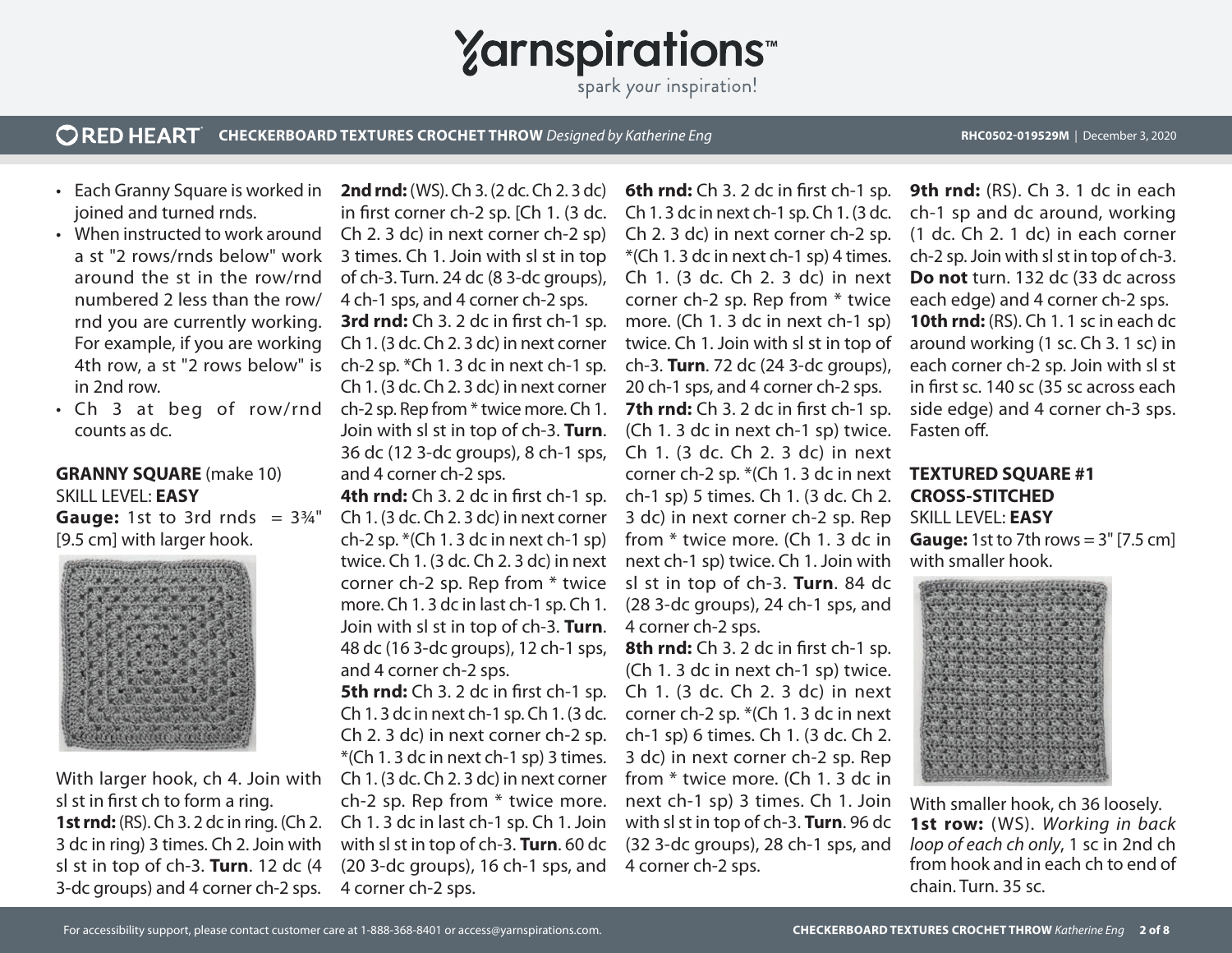

#### **ORED HEART CHECKERBOARD TEXTURES CROCHET THROW** *Designed by Katherine Eng* **RHC0502-019529M** | December 3, 2020

**2nd row:** Ch 3. \*Skip next st. 1 dc in each of next 2 sts. *Working in front of 2 dc just made*, 1 dc in Skipped st (crossed-dc made). Rep from \* to last st. 1 dc in last st. Turn. 11 crossed-dc 5, 9, 13, 17, 21, and 25 (remove and 1 dc at each end of row. **3rd row:** Ch 1. 1 sc in each st to end

of row. Turn. **4th to 27th rows: Rep last 2 rows** twice more. **Do not** fasten off.

**Border rnd:** (RS). Ch 1. (1 sc. Ch 3. 1 sc) in first sc (first corner made). 1 sc in each rem sc to last st. (1 sc. Ch 3. 1 sc) in last sc (2nd corner made). *Working in* ends of rows, work 33 sc evenly spaced across side edge. Working across opposite side of foundation ch and working into both free loops of each ch, (1 sc. Ch 3. 1 sc) in first ch (3rd corner made). 1 sc in each ch to end of chain to last ch. (1 sc. Ch 3. 1 sc) in last ch (4th corner made). Work across rem side edge in same manner as first side edge. Join with sl st in first sc. 140 sc (35 sc across each side edge) and 4 corner ch-3 sps. Fasten off.

**Note:** To work 33 sc evenly spaced across each side edge, the designer recommends working as follows: Place marker in each end of Rows markers as you come to them while working Border rnd). Skip marked sc rows. 1 sc in top of and around post of each dc row and sc in end of each unmarked sc.

## **TEXTURED SQUARE #2 BACK LOOPS**  SKILL LEVEL: **EASY Gauge:** 1st to 8th rows = 3" [7.5 cm] with smaller hook.



With smaller hook, ch 36 loosely. **1st row:** (WS). *Working in back loop of each ch only*, 1 sc in 2nd ch from hook and in each ch to end of chain. Turn. 35 sc. **2nd row:** Ch 3. *Working in back loops only*, 1 dc in each st to end of row. Turn.

**3rd row:** Ch 1. *Working in back*  **TEXTURED SQUARE #3** *loops only*, 1 sc in each st to end of row. Turn.

**4th to 27th rows:** Rep last 2 rows twice more. **Do not** fasten off.

**Border rnd:** (RS). Ch 1. (1 sc. Ch 3. 1 sc) in first sc (first corner made). 1 sc in each rem sc to last st. (1 sc. Ch 3. 1 sc) in last sc (2nd corner made). Working in ends of rows, work 33 sc evenly spaced across side edge. Working across opposite side of foundation ch and working into both free loops of each ch, (1 sc. Ch 3. 1 sc) in first ch (3rd corner made). 1 sc in each ch to end of chain to last ch. (1 sc. Ch 3. 1 sc) in last ch (4th corner made). Work across rem side edge in same manner as first side edge. Join with sl st in first sc. 140 sc (35 sc across each side edge) and 4 corner ch-3 sps. Fasten off.

**Note:** To work 33 sc evenly spaced across each side edge, the designer recommends working as follows: Place marker in each end of Rows 5, 9, 13, 17, 21, and 25 (remove markers as you come to them while working Border rnd). Skip the marked sc rows. 1 sc in top of and around post of each dc row and sc in end of each unmarked sc.

# **FRONT POST TREBLE CROCHET (TRFP)**  SKILL LEVEL: **INTERMEDIATE**

**Gauge:** 1st to 8th rows  $= 3\frac{1}{4}$ " [8.5 cm] with smaller hook.



With smaller hook, ch 36 loosely. **1st row:** (WS). *Working in back loops only*, 1 sc in 2nd ch from hook and in each ch to end of chain. Turn. 35 sc. **2nd row:** Ch 3. 1 dc in each st to end of row. Turn.

**3rd row:** Ch 1. 1 sc in each st to end of row. Turn.

**4th row:** Ch 3. 1 dc in next sc. (1 trfp around each of next 2 sts 2 rows below. 1 dc in each of next 2 dc) 3 times. 1 trfp around each of next 2 sts 2 rows below. 1 dc in next dc. 1 trfp around next st 2 rows below. 1 dc in next dc. (1 trfp around each of next 2 sts 2 rows below. 1 dc in next 2 dc) 4 times. Turn. 17 trfp and 18 dc.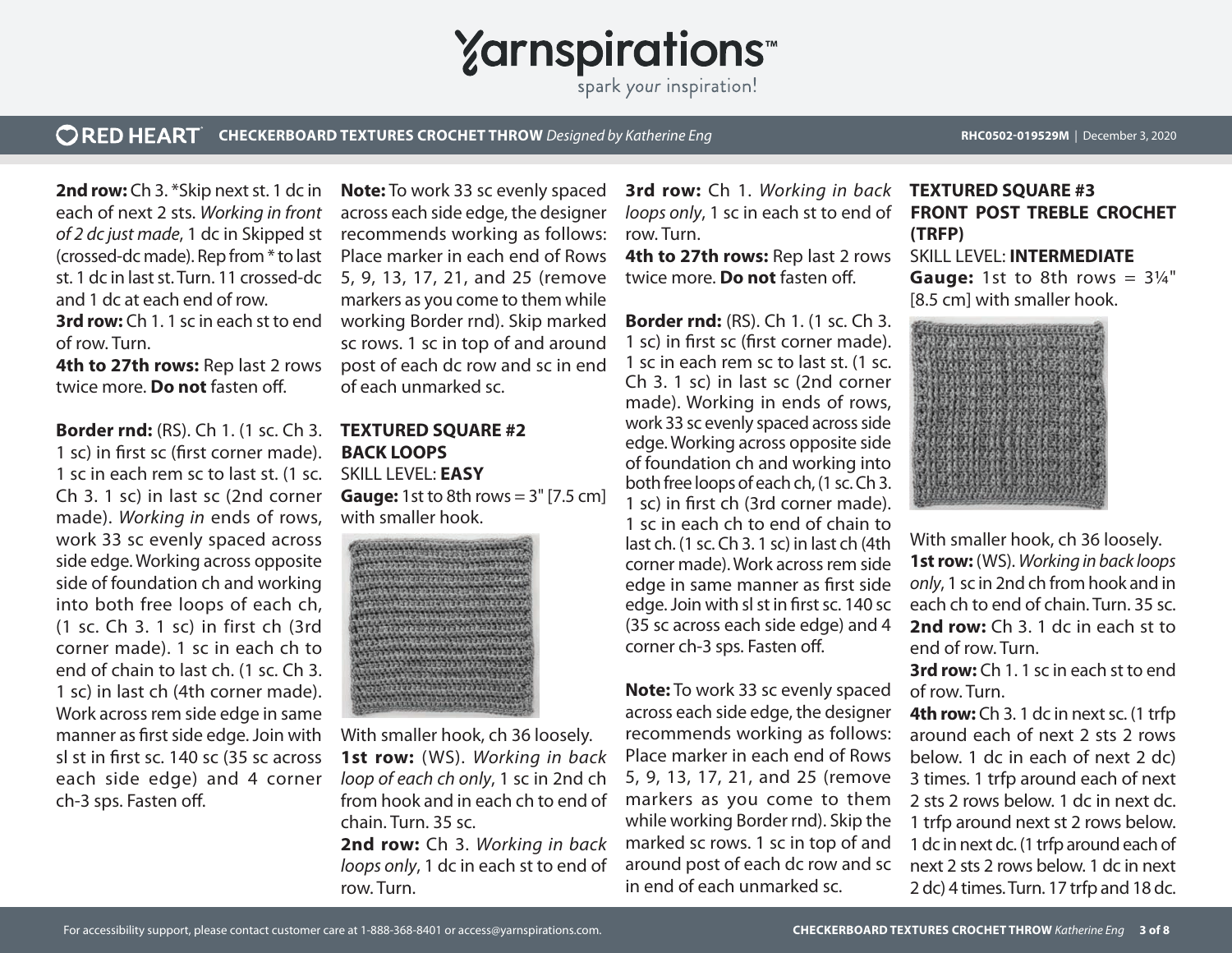

#### **ORED HEART CHECKERBOARD TEXTURES CROCHET THROW** *Designed by Katherine Eng* **RHC0502-019529M** | December 3, 2020

**5th row:** Ch 1. 1 sc in each st to end of row. Turn.

**6th row:** Ch 3. 1 dc in next sc. (1 trfp around each of next 2 trfp 2 rows below. 1 dc in each of next 2 dc) 3 times. 1 trfp around each of next 2 trfp 2 rows below. 1 dc in next dc. 1 trfp around next trfp 2 rows below. 1 dc in next dc. (1 trfp around each of next 2 trfp 2 rows below. 1 dc in each of next 2 dc) 4 times. Turn. **7th to 26th rows:** Rep last 2 rows

10 times.

**27th row:** As 5th row. **Do not** fasten off.

**Border rnd:** (RS). Ch 1. (1 sc. Ch 3. 1 sc) in first sc (first corner made). 1 sc in each rem sc to last st. (1 sc. Ch 3. 1 sc) in last sc (2nd corner made). Working *in* ends of rows, work 33 sc evenly spaced across side edge. Working across opposite side of foundation ch and working into both free loops of each ch, (1 sc. Ch 3. 1 sc) in first ch (3rd corner made). 1 sc in each ch to end of chain to last ch. (1 sc. Ch 3. 1 sc) in last ch (4th corner made). Work across rem side edge in same manner as first side edge. Join with sl st in first sc. 140 sc (35 sc across each side edge) and 4 corner ch-3 sps. Fasten off.

**Note:** To work 33 sc evenly spaced across each side edge, the designer recommends working as follows: Place marker in each end of Rows 5, 9, 13, 17, 21, and 25 (remove markers as you come to them while working Border rnd). Skip the marked sc rows. 1 sc in top of and around post of each dc row and sc in end of each unmarked sc.

**TEXTURED SQUARE #4 POPCORN** SKILL LEVEL: **INTERMEDIATE Gauge:** 1st to 7th rows = 3" [7.5 cm] with smaller hook.



With smaller hook, ch 36 loosely. **1st row:** (WS). *Working in back loops only*, 1 sc in 2nd ch from hook and in each ch to end of chain. Turn. 35 sc. **2nd row:** Ch 3. 1 dc in each of next 2 sts. \*Popcorn in next st. 1 dc in next 3 sts. Rep from \* to end of row. Turn. 8 Popcorns.

**3rd row:** Ch 1. 1 sc in each dc and ch-1 sp (at top of each Popcorn) to end of row. Turn. 35 sc.

**4th row:** Ch 3. Popcorn in next st. \*1 dc in each of next 3 sts. Popcorn in next st. Rep from \* to last st. 1 dc in last st. Turn. 9 Popcorns.

**5th row:** As 3rd row.

**6th to 25th rows:** Rep 2nd to 5th rows 5 times more. **Do not** fasten off.

**Border rnd:** (RS). Ch 1. (1 sc. Ch 3. 1 sc) in first sc (first corner made). 1 sc in each rem sc to last st. (1 sc. Ch 3. 1 sc) in last sc (2nd corner made). Working in ends of rows, work 33 sc evenly spaced across side edge. Working across opposite side of foundation ch and working into both free loops of each ch, (1 sc. Ch 3. 1 sc) in first ch (3rd corner made). 1 sc in each ch to end of chain to last ch. (1 sc. Ch 3. 1 sc) in last ch (4th corner made). Work across rem side edge in same manner as first side edge. Join with sl st in first sc. 140 sc (35 sc across each side edge) and 4 corner ch-3 sps. Fasten off.

**Note:** To work 33 sc evenly spaced across each side edge, the designer recommends working as follows: Place marker in each end of Rows 5, 13, and 19 (remove markers as you come to them while working Border rnd). Skip the marked sc rows. 1 sc in top of and around post of each dc row and sc in end of each unmarked sc row.

### **TEXTURED SQUARE #5 RAISED TREBLE CROCHET** SKILL LEVEL: **EASY**

**Gauge:** 1st to 10th rows = 3" [7.5 cm] with smaller hook.



With smaller hook, ch 36 loosely. **1st row:** (RS). *Working in back loops only*, 1 sc in 2nd ch from hook and in each ch to end of chain. Turn. 35 sc. **2nd row:** Ch 1. 1 sc in first st. \*1 tr in next st. 1 sc in next st. Rep from \* to end of row. Turn. 18 sc and 17 tr.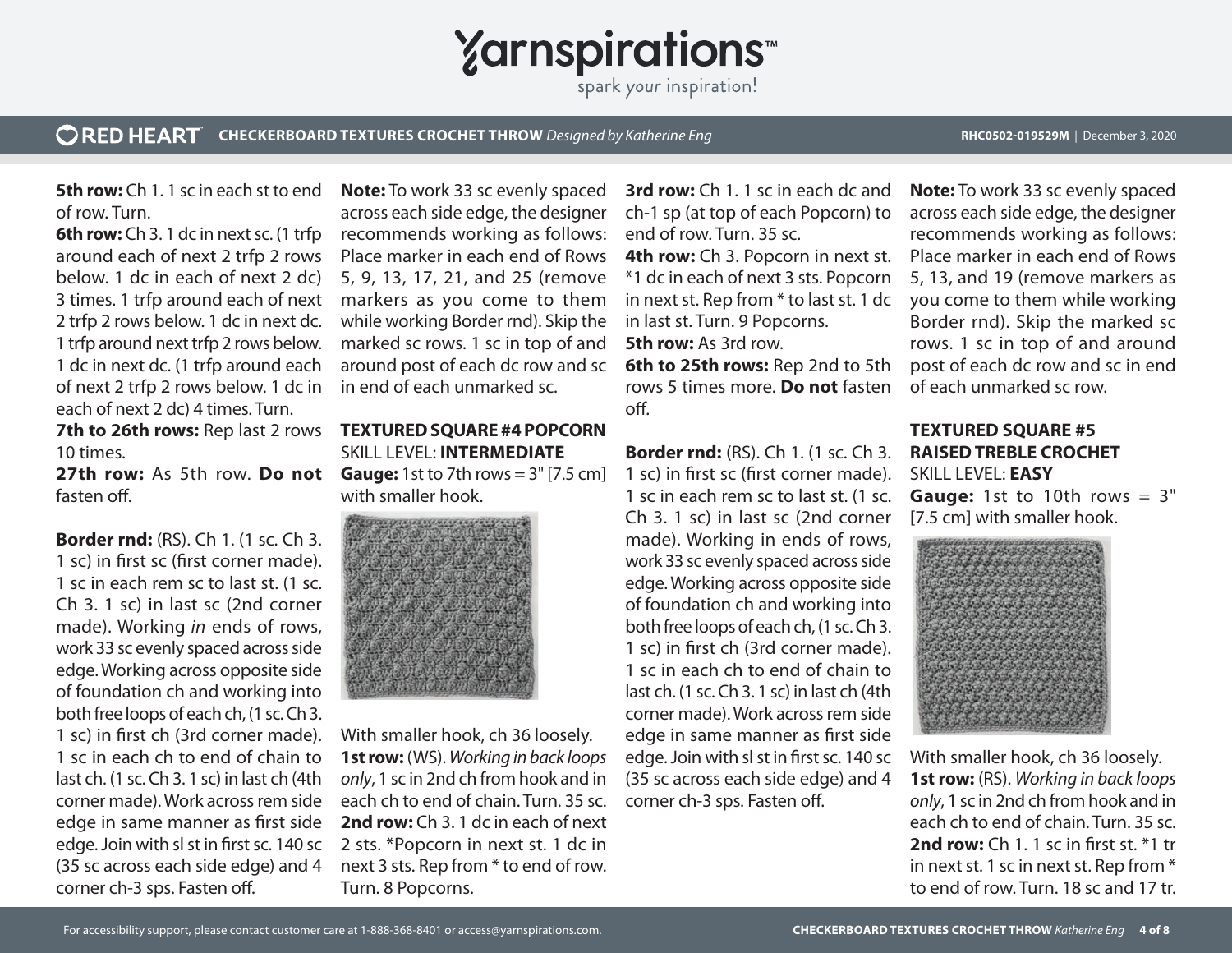

#### **ORED HEART CHECKERBOARD TEXTURES CROCHET THROW** *Designed by Katherine Eng* **RHC0502-019529M** | December 3, 2020

**3rd row:** Ch 1. 1 sc in each st to end of row. Turn.

**4th row:** Ch 1. 1 sc in each of first 2 sts. \*1 tr in next st. 1 sc in next st. Rep from \* last st. 1 sc in last st. Turn. 19 sc and 16 tr. **5th row:** As 3rd row.

**6th to 33rd rows:** Rep 2nd to 5th rows 7 times more.

**34th and 35th rows:** Rep Rows 2nd and 3rd rows once more. **Do not** turn at end of Row 35. **Do not** fasten off.

**Border rnd:** (RS). Ch 1. Working in ends of rows down side edge, work 33 sc evenly spaced across side edge. Working across opposite side of foundation ch and working into both free loops of each ch, (1 sc. Ch 3. 1 sc) in first ch (first corner made). 1 sc in each ch to end of chain to last ch. (1 sc. Ch 3. 1 sc) in last ch (2nd corner made). Work across next side edge in same manner as first side edge. Working across sts of 35th row. (1 sc. Ch 3. 1 sc) in first st (3rd corner made). 1 sc in each st to last st. (1 sc. Ch 3. 1 sc) in last st (4th corner made). Join with sl st in first sc. 140 sc (35 sc across each side edge) and 4 corner ch-3 sps. Fasten off.

**Note:** To work 33 sc evenly spaced across each side edge, the designer recommends working as follows: Place marker in each end of Row 18 (remove marker as you come to it while working Border rnd). Skip the first row (Row 35) and marked row (Row 18). 1 sc in end of each rem row.

## **TEXTURED SQUARE #6 FRONT POST DOUBLE CROCHET (DCFP)**

SKILL LEVEL: **EASY Gauge:** 1st to 8th rows  $= 3\frac{1}{4}$ " [8.5 cm] with smaller hook.



With smaller hook, ch 36 loosely. **1st row:** (RS). *Working in back loops only*, 1 sc in 2nd ch from hook and in each ch to end of chain. Turn. 35 sc.

**2nd row:** Ch 3. 1 dc in each st to end of row. Turn.

**3rd row:** Ch 3. \*1 dcfp around next dc. 1 dc in next dc. Rep from \* to end of row. Turn. 18 dc and 17 dcfp. **4th row:** Ch 3. \*1 dc in next dcfp. 1 dcfp around next dc. Rep from \* to last 2 sts. 1 dc in last 2 sts. Turn. 19 dc and 16 dcfp.

**5th to 26th rows:** Rep last 2 rows 11 times more.

**27th row:** Ch 1, 1 sc in each st to end of row. **Do not** turn. **Do not** fasten off.

**Border rnd:** (RS). Ch 1. Working in ends of rows down side edge, work 33 sc evenly spaced across side edge. Working across opposite side of foundation ch and working into both free loops of each ch. (1 sc. Ch 3. 1 sc) in first ch (first corner made). 1 sc in each ch to end of chain to last ch. (1 sc. Ch 3. 1 sc) in last ch (2nd corner made). Work across next side edge in same manner as first side edge. Working across sts of Row 27, (1 sc. Ch 3. 1 sc) in first st (3rd corner made). 1 sc in each st to end of row to last st. (1 sc. Ch 3. 1 sc) in last st (4th corner made). Join with sl st in first sc. 140 sc (35 sc across each side edge) and 4 corner ch-3 sps. Fasten off.

**Note:** To work 33 sc evenly spaced across each side edge, the designer recommends working as follows: Place marker in each end of Rows 2, 4, 8, 12, 16, 20, and 24 (remove markers as you come to them while working Border rnd). 1 sc in top of and around post of each marked dc row. 1 sc around post of each unmarked dc row and sc in end of each unmarked sc row.

### **TEXTURED SQUARE #7 BACK LOOP AND FRONT LOOP** SKILL LEVEL: **EASY**

**Gauge:** 1st to 11th rows = 3" [7.5 cm] with smaller hook.



With smaller hook, ch 36 loosely. **1st row:** (RS). *Working in back loops only*, 1 sc in 2nd ch from hook and in each ch to end of chain. Turn. 35 sc.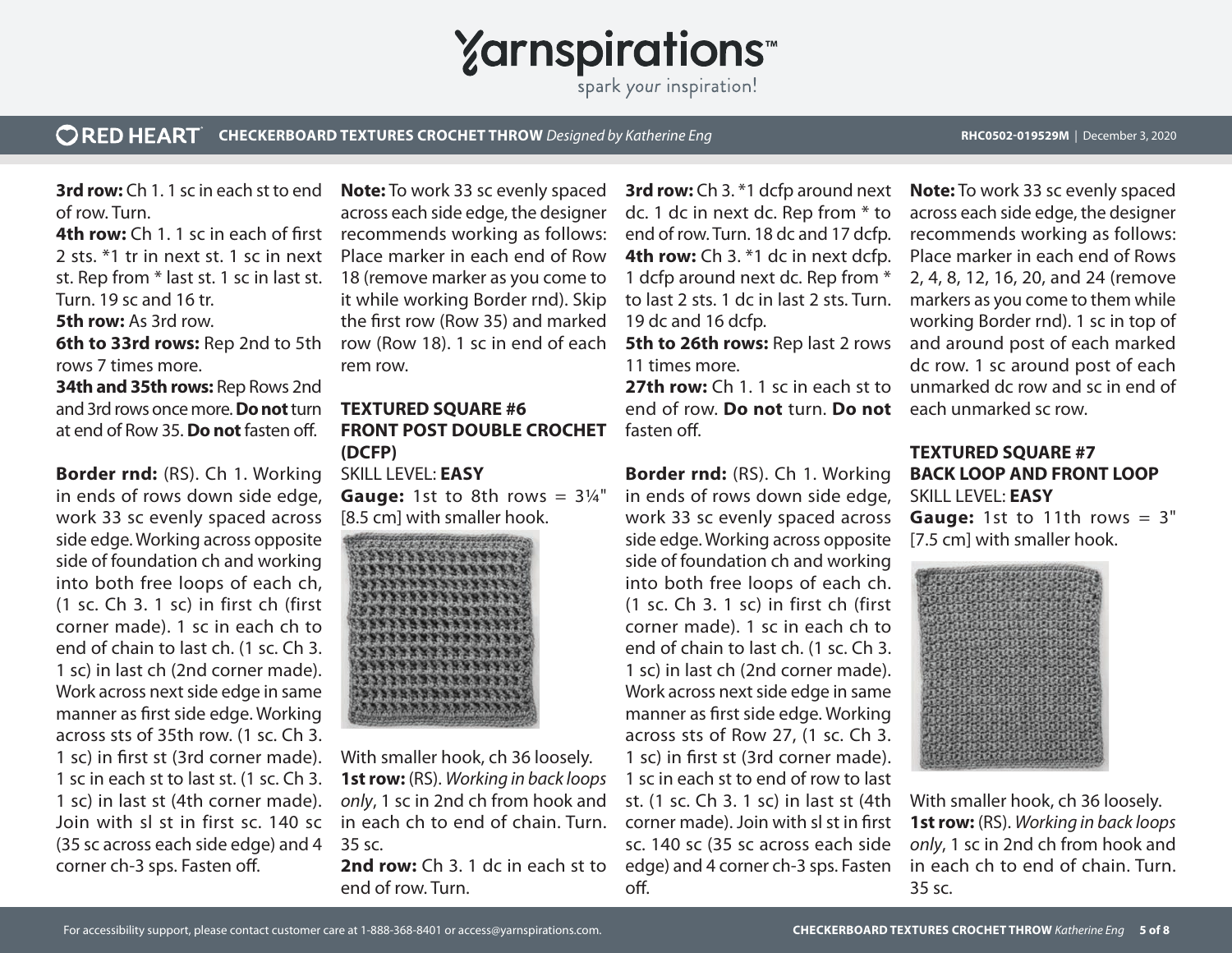

#### **ORED HEART CHECKERBOARD TEXTURES CROCHET THROW** *Designed by Katherine Eng* **RHC0502-019529M** | December 3, 2020

**2nd row:** Ch 1. 1 sc in back loop of first st. \*1 sc in front loop of next st. 1 sc in back loop of next st. Rep from \* to end of row. Turn. **3rd row:** Ch 1. 1 sc in front loop of first st. \*1 sc in back loop of next st. 1 sc in front loop of next st. Rep from \* to end of row. Turn.

**4th to 39th rows:** Rep last 2 rows 18 times more.

**40th row:** As 2nd row.

**41st row:** Ch 1. *Working in both loops*, 1 sc in each st to end of row. **Do not** turn. **Do not** fasten off.

**Border rnd:** (RS). Ch 1. Working in ends of rows down side edge, work 33 sc evenly spaced across side edge. Working across opposite side of foundation ch and working into both free loops of each ch, (1 sc. Ch 3. 1 sc) in first ch (first corner made). 1 sc in each ch to end of chain to last ch. (1 sc. Ch 3. 1 sc) in last ch (2nd corner made). Work across next side edge in same manner as first side edge. Working across sts of Row 41. (1 sc. Ch 3. 1 sc) in first st (3rd corner made). 1 sc in each st to end of row to last st. (1 sc. Ch 3. 1 sc) in last st (4th corner made). Join with sl st in first sc. 140 sc (35 sc across each side edge) and 4 corner ch-3 sps. Fasten off.

**Note:** To work 33 sc evenly spaced across each side edge, the designer recommends working as follows: Place marker in each end of Rows 1, 6, 12, 18, 24, 30, and 36 (remove markers as you come to them while working Border rnd). 1 sc in end of each unmarked row and Skip each marked row.

**TEXTURED SQUARE #8 FRONT POST DOUBLE CROCHET (DCFP) AROUND SINGLE CROCHET** SKILL LEVEL: **INTERMEDIATE Gauge:** 1st to 12th rows = 3" [7.5 cm] with smaller hook.



With smaller hook, ch 36 loosely. **1st row:** (WS). *Working in back loops only*, 1 sc in 2nd ch from hook and in each ch to end of chain. Turn. 35 sc.

2nd row: Ch 1. 1 sc in first st. \*1 dcfp around next st. 1 sc in next st. Rep from \* to end of row. Turn. 18 sc and 17 dcfp.

of row. Turn.

**4th row:** Ch 1. 1 sc in first st. \*1 dcfp around next dcfp 2 rows below. 1 sc in next st. Rep from \* to end of row. Turn.

**5th to 44th rows:** Rep last 2 rows 20 times more.

**45th row:** Ch 1. 1 sc in each st to **AND BACK POST STITCHES**  end of row. Turn. **Do not** fasten off.

**Border rnd:** (RS). Ch 1. (1 sc. Ch 3. 1 sc) in first sc (first corner made). 1 sc in each rem sc to last st. (1 sc. Ch 3. 1 sc) in last sc (2nd corner made). Working in ends of rows, work 33 sc evenly spaced across side edge. Working across opposite side of foundation ch and working into both free loops of each ch, (1 sc. Ch 3. 1 sc) in first ch (3rd corner made). 1 sc in each ch to end of chain to last ch. (1 sc. Ch 3. 1 sc) in last ch (4th corner made). Work across rem side edge in same manner as first side edge. Join with sl st in first sc. 140 sc (35 sc across each side edge) and 4 corner ch-3 sps. Fasten off.

**3rd row:** Ch 1. 1 sc in each st to end 2, 6, 10, 14, 18, 22, 26, 30, 34, 38 and **Note:** To work 33 sc evenly spaced across each side edge, the designer recommends working as follows: Place marker in each end of Rows 42 (remove markers as you come to them while working Border rnd). 1 sc in end of each unmarked row and Skip each marked row.

# **TEXTURED SQUARE #9 SQUARE SHELLS WITH FRONT**  SKILL LEVEL: **INTERMEDIATE Gauge:** 1st to 6th rows = 3" [7.5 cm]

at shell points



With smaller hook, ch 36 loosely. **1st row:** (RS). *Working in back loops only*, 1 sc in 2nd ch from hook and in each ch to end of chain. Turn. 35 sc.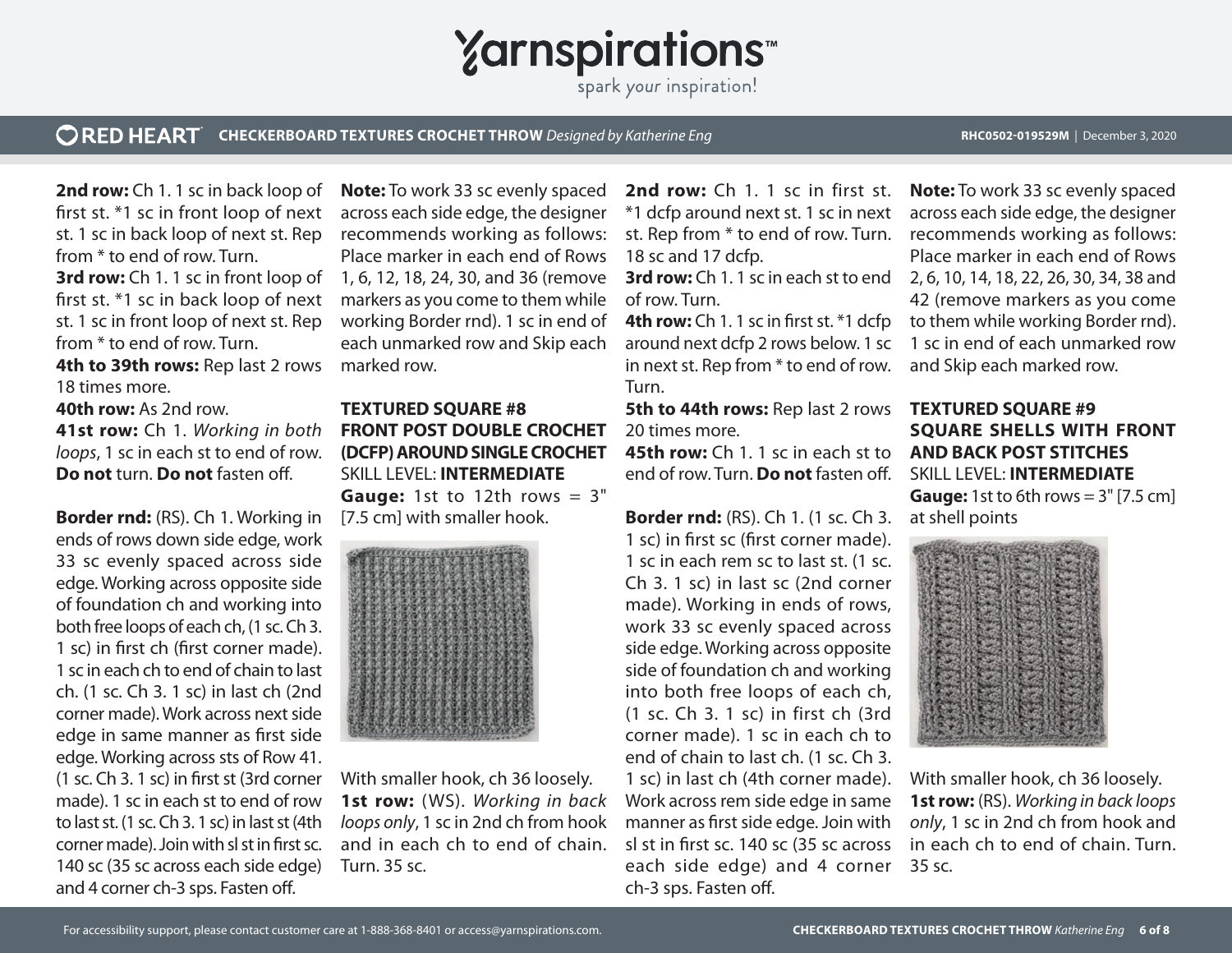**Yarnspirations** 

spark your inspiration!

#### **ORED HEART CHECKERBOARD TEXTURES CROCHET THROW** *Designed by Katherine Eng* **RHC0502-019529M** | December 3, 2020

**2nd row:** Ch 3. 1 dc in each of next 2 sts. \*Skip next 2 sts. Shell in next st. Skip next 2 sts. 1 dc in each of next 3 sts. Rep from \* to end of row. Turn. 4 shells and 15 dc.

**3rd row:** Ch 3. 1 dcfp around each of next 2 sts. Shell in ch-2 sp of next shell. Skip rem sts of shell. \*1 dcfp around each of next 3 sts. Shell in ch-2 sp of next shell. Skip rem sts of shell. Rep from \* to last 3 sts. 1 dcfp around each of next 2 sts. 1 dc in last st. Turn. 4 shells, 13 dcfp. and 2 dc. **4th row:** Ch 3. 1 dcbp around each of next 2 post sts. Shell in ch-2 sp of next shell. Skip rem sts of shell. \*1 dcbp around each of next 3 post sts. Shell in ch-2 sp of next shell. Skip rem sts of shell. Rep from \* to last 3 sts. 1 dcbp around each of next 2 post sts. 1 dc in last st. Turn. 4 shells, 13 dcbp and 2 dc. **5th row:** Ch 3. 1 dcfp around each of next 2 post sts. Shell in ch-2 sp of next shell. Skip rem sts of shell. \*1 dcfp around each of next 3 post sts. Shell in ch-2 sp of next shell. Skip rem sts of the shell. Rep from \* to last 3 sts. 1 dcfp around each of next 2 post sts. 1 dc in last st. Turn. 4 shells, 13 dcfp. and 2 dc. **6th to 23rd rows:** Rep last 2 rows 9 times more.

24th row: Ch 3. 1 dcbp around each of next 2 post sts. 1 dc in next st. 1 hdc in next st. 1 sc in next ch-2 sp. 1 hdc in next st. 1 dc in next st. \*1 dcbp around each of next 3 post sts. 1 dc in next st. 1 hdc in next st. 1 sc in next ch-2 sp. 1 hdc in next st. 1 dc in next st. Rep from \* to last 3 sts. 1 dcbp around each of next 2 post sts. 1 dc in last st. Turn. 35 sts. **Do not** fasten off.

**Border rnd:** (RS). Ch 1. (1 sc. Ch 3. 1 sc) in first sc (first corner made). 1 sc in each rem sc to last st. (1 sc. Ch 3. 1 sc) in last sc (2nd corner made). Working in ends of rows, work 33 sc evenly spaced across side edge. Working across opposite side of foundation ch and working into both free loops of each ch, (1 sc. Ch 3. 1 sc) in first ch (3rd corner made). 1 sc in each ch to end of chain to last ch. (1 sc. Ch 3. 1 sc) in last ch (4th corner made). Work across rem side edge in same manner as first side edge. Join with sl st in first sc. 140 sc (35 sc across each side edge) and 4 corner ch-3 sps. Fasten off.

**Note:** To work 33 sc evenly spaced across each side edge, the designer recommends working as follows: Skip Row 24, \*1 sc in top of and around post of dc at end of next row. 1 sc around post of dc at end of next row. Rep from \* to last row. Skip last row.

### **TEXTURED SQUARE #10 DOUBLE CROCHET AND SL ST**  SKILL LEVEL: **EASY Gauge:** 1st to 9th rows  $= 3\frac{1}{4}$ "

[8.5 cm] with smaller hook.



With smaller hook, ch 36 loosely. **1st row:** (RS). *Working in back loops only*, 1 sc in 2nd ch from hook and in each ch to end of chain. Turn. 35 sc. **2nd row:** Ch 1. Sl st in first st. \*1 dc in next st. Sl st in next st. Rep from \* to end of row. Turn. 18 slip sts and 17 dc. **3rd row:** Ch 3. 1 dc in each dc and sl st to end of row. Turn. 35 dc.

**4th row:** Ch 1. Sl st in first st. \*1 dc in next st. Sl st in next st. Rep from \* to end of row. Turn.

**5th to 30th rows: Rep last 2 rows** 13 times more. **Do not** fasten off.

**Border rnd:** (RS). Ch 1. (1 sc. Ch 3. 1 sc) in first sc (first corner made). 1 sc in each rem sc to last st. (1 sc. Ch 3. 1 sc) in last sc (2nd corner made). Working in ends of rows, work 33 sc evenly spaced across side edge. Working across opposite side of foundation ch and working into both free loops of each ch, (1 sc. Ch 3. 1 sc) in first ch (3rd corner made). 1 sc in each ch to end of chain to last ch. (1 sc. Ch 3. 1 sc) in last ch (4th corner made). Work across rem side edge in same manner as first side edge. Join with sl st in first sc. 140 sc (35 sc across each side edge) and 4 corner ch-3 sps. Fasten off.

**Note:** To work 33 sc evenly spaced across each side edge, the designer recommends working as follows: Place marker in each end of Rows 5, 11, 17, and 23 (remove markers as you come to them while working Border rnd). Skip the unmarked sl st rows. 1 sc in end of each marked sl st row, and sc in top of and around post of each dc row.